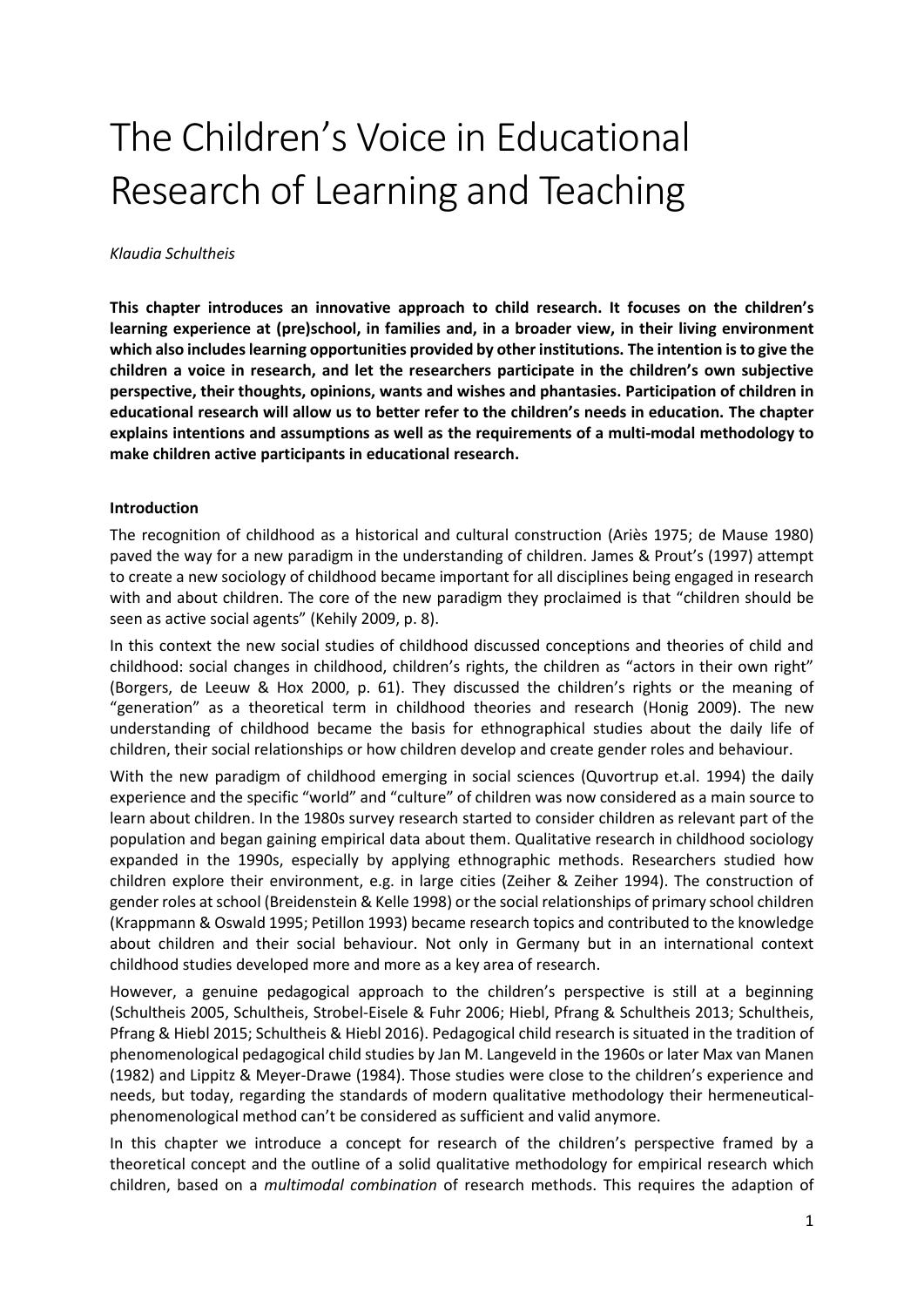existent methods used in qualitative research with adults as well as the development of new methodological approaches.

Giving the children a voice in educational research and learning from the findings for educational praxis is the main objective of our research. Meanwhile there is a vast collection of data provided by studies like PISA, PIRLS, WorldVision and many more. These data don't tell much about the understanding, patterns of thinking and perceiving, moods and feelings of learning of children. But if we give children a voice in educational research and consider children as active learners who can tell us about their mental and emotional state, their sensitivities, ideas, and experiences we add a new resource to child and childhood research. This is not an easy undertaking and needs to develop new and creative research methods which help children tell us their insight view of what is happening in education. Especially research with younger children needs to consider other and complementary forms of childlike expression than only focusing on cognitive and verbal skills.

Pedagogical child research in this new understanding intends to examine the children's learning experiences and learning processes at school and, in a broader view, in their residential environment which also includes learning opportunities provided by other institutions. The focus lies on the subjective perspective of children trying to make them speak about their own experience and view of their learning processes.

In the following we describe basic intentions and assumptions of this innovative approach to child research. We explain the requirements for an adequate methodology and show examples for experimental methods.

## **The child's own perspective on education, learning and school**

Child research in our understanding is based on genuine educational theories. However, there is also a reference to the accomplishments of childhood studies in sociology and developmental psychology. This means we reflect and refer to the state of the art in developmental psychology as well as to the sociological conceptions of child and childhood. However, our inquiry is not focused on childhood as a social phenomenon, on the social participation and roles that children play in society, nor do we want to explore their social relationships or social constructions – all these questions are in the scope of the sociology of childhood.

Reference to findings of developmental psychology means regarding the cognitive, social and emotional development of children. Children are endued with competencies at any stage of their development which enable them to have their own ways of interacting, of understanding and of interpreting their relationships, environment, and experiences.

Other than the sociology of childhood or psychology we act on the assumption that educational practices have ethical implications and that educational research needs to be grounded in anthropological and epistemic, but also in ethical reflection. Educational sciences have the responsibility to take care for the child's future and well-being and needs to contribute to the improvement of education in our society.

Educational child research in our understanding considers children as experts of their own learning processes. Asking children about their experiences with learning, teaching, achievement, social relationships, teachers, school as living environment and more is a rich source for our research. We grant children the capability of telling us about the insight of their learning experiences. Exploring the children's perspective can force to adapt and transform our adult constructions about children and childhood and relate them to the real needs and experience of children. Based on this we can improve instruction and teaching, education, and schools.

## **A pedagogical understanding of learning as basic condition to understand the children's perspective**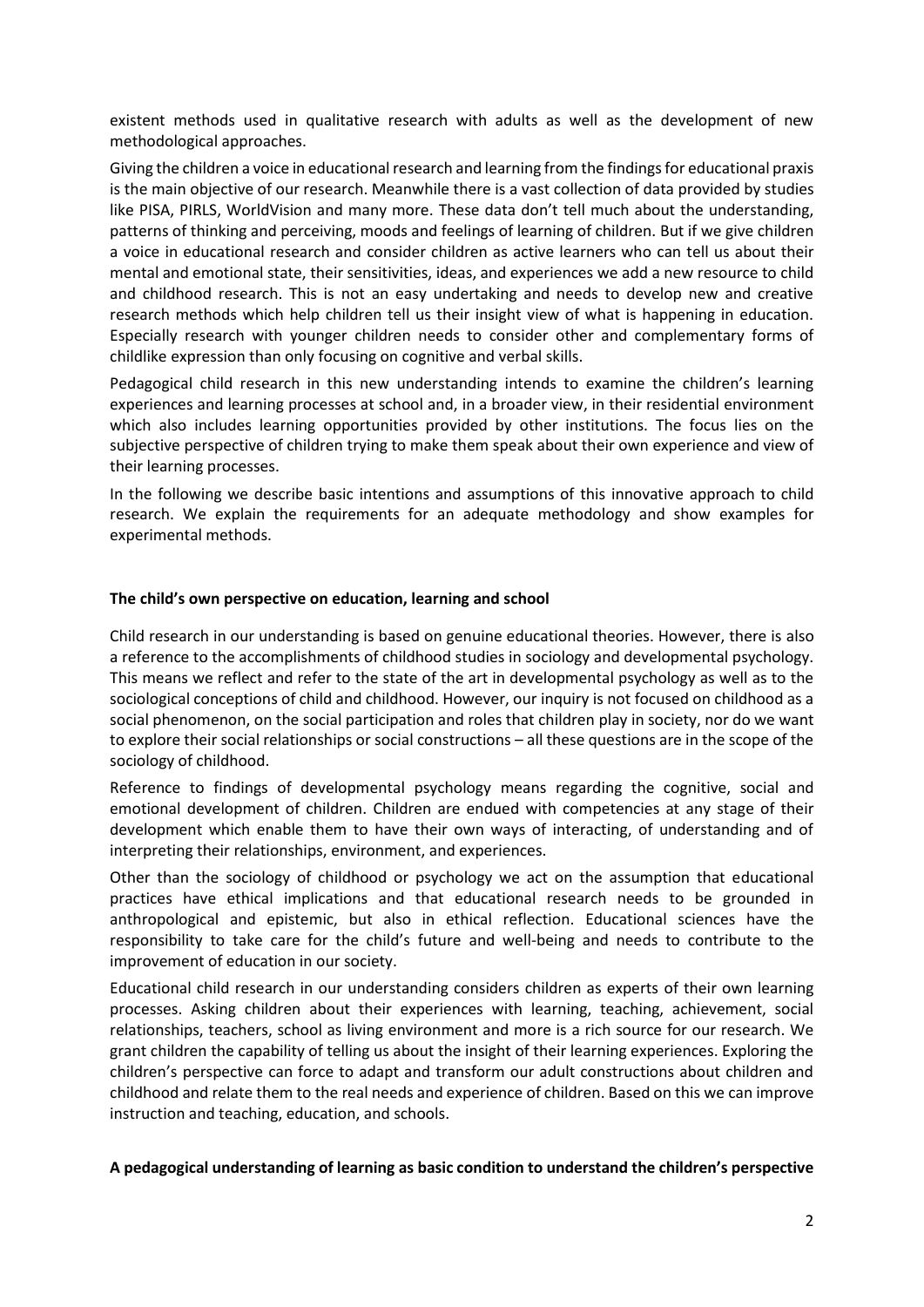## *Operational Theory of Education: Learning and demonstrating as basic operations in education*

The understanding of learning and educating grounding our research approach has its fundament in the *Operational Theory of Education* developed by the German educationalist Klaus Prange (2005; 2011). Prange tempts to clarify the question what education really "is". On a first glance this question seems to be redundant since education is something we are all familiar with. There is education in families, at schools and in all institutions that care for learning and teaching of certain knowledge, capabilities and even the right behaviour and attitudes. On one hand, speaking of education is an easy endeavour – everybody seems to know what is meant by education. On the other hand, education appears as a blurry and theoretically unclear term making it difficult to define clear disciplinary boundaries for educational research. Therefore, we need to refer to a clear understanding of learning and education based on a genuine pedagogical theory. Especially in international comparative studies it is useful and necessary to share a common theoretical frame.

## *"Learning is the unknown in the pedagogical equation" (Prange 2005, p. 74)*

Klaus Prange's *Operational Theory of Education* clarifies what teachers or parents are doing when they educate. This comprehends teaching and all kinds of educational actions. All operations, actions, activities which aim to influence, and support learning are educational. Prange defines *education* as the relation between learning and educating.

The *Operational Theory of Education* refers to an understanding of learning which is based in anthropology and considers it as a natural human competence. The main thought is that learning is a voluntary act. An individual possesses the freedom to learn – learning is nothing that can be forced by education. Education can only provide support for learning: offering opportunities, showing ways and presenting topics for learning or arranging a learning environment. Learners can make use of this offer and develop own interests, attitudes, and gain knowledge related to the educational offer (Prange 1989, p. 183). The point of contact is where the learner needs support, because of not being able to proceed on their own. Learning itself is not visible and it is independent. Generally spoken learning aims on gaining:

- knowledge (e.g. mathematics, historical facts),
- capabilities (e.g. reading or playing the piano) and
- motivations and attitudes (e.g. punctuality, tolerance or politeness).

Learning happens through

- participating in day-to-day situations (e.g. in families),
- planned and organized instruction (e.g. at school, in a sports community),
- and individual reflection. This means learning processes need to be reflected on a meta level of thinking to develop independent judgment and an own point of view.

The freedom of learning constitutes the main uncertainty in education. Despite all efforts of teaching and supporting learning we can never be sure about the outcome and the results of learning. The learning act itself remains a "black box". Luhmann & Schorr (1982) name this the "deficit of technology" in education. We never can catch up completely with the learning of an individual.

However, we can develop appropriate methods of teaching and educating which support the educational intention and process. This is where the children's voice comes handy in educational research. The more knowledge we have about the children's needs, feelings, sensitivities and mental states, the better we can refer to it in our pedagogical actions, the more we can improve education in families, preschools, schools and other pedagogical institutions.

For our research of the children's perspective it is important to recognize the children's topics and subjective definitions in situations. The following table shows the categories from which themes in educational situations can derive. It also shows the concrete aspects that can get involved and become relevant in learning and educational situations. The categories describe the learning environment of children, the concrete and perceivable aspects children can experience by their capabilities of learning.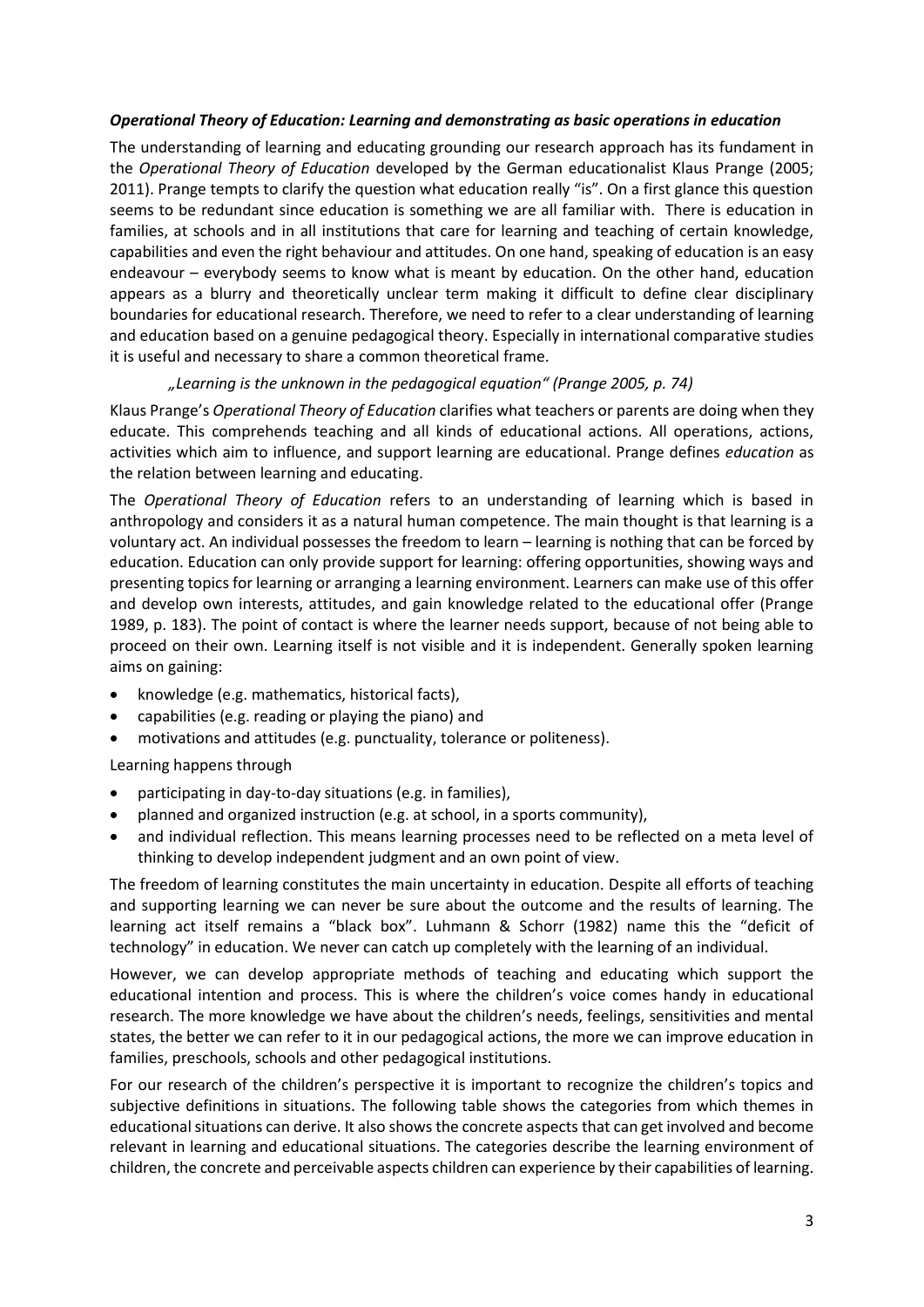

*Fig. 1: Topology of the child's learning environment (Schultheis 2015)*

There are time structures, patterns and rhythms children are experiencing from the first moment of their lives. One of the very first things in this context is that parents try to adapt the new-born baby to the day-night rhythm. Children learn about functions, atmospheres or the design of rooms, spaces of their environment. They are confronted with multiple material objects (e.g. things we use in our daily life, furniture, toys etc.) and facts they experience (e.g. it is not possible to stand on a ball; things drop to the ground because of gravity). Children encounter persons besides their parents and siblings: relatives, teachers, neighbours and many more. The relations to persons can be diffuse or specific (Parsons 1956, p 133f). The latter means they are characterized by roles, e.g. the doctor, the teachers. These relations are instrumental, not expressive, which means they concern the child's external relationships. In the daily life the child experiences a lot of actions, interactions and procedures which have a meaning and need to be understood. Media like books, films, stories which represent certain contents are also part of the child's concrete learning environment. All these topics can become virulent for the child and be part of learning and pedagogical situations. The child encounters these topics with the means of his body since learning for children has a strong bodily component. All the topics of the learning environment refer to the body related dimension of learning.

## *Corporeal embodied experience of children – the body as tool for learning*

From the moment of birth children have the capability to learn. New-born babies have certain competencies at their disposal which enable them to interact with their environment, to adapt and to assimilate. Modern infant research shows that children are involved actively with their development from the very beginning of their lives. We speak of the "competent infant" (Dornes 1993) since newborn babies can already perceive their environment and show a variety of reactions. They can differentiate between people, identify the milk of their own mother, and recognize the face and voice of their mother. They can differentiate between creatures moving actively and objects being moved by somebody (Stern 2004, p. 12).

This natural competence to interact with the environment is the basic condition for learning. Newborn babies have already available multiple patterns of action which enable them to grasp, to watch, to suck and to listen. There is a rudimental capability of eye-hand coordination. New-borns can respond sensitively to stimulations and are able to receive comfort (Keller 2004, p. 19). The research on linguistic development showed that babies have genetic conditions for language acquisition and at a very early stage they can have "proto-conversations" (Papousek & Papousek 1997) with the parents.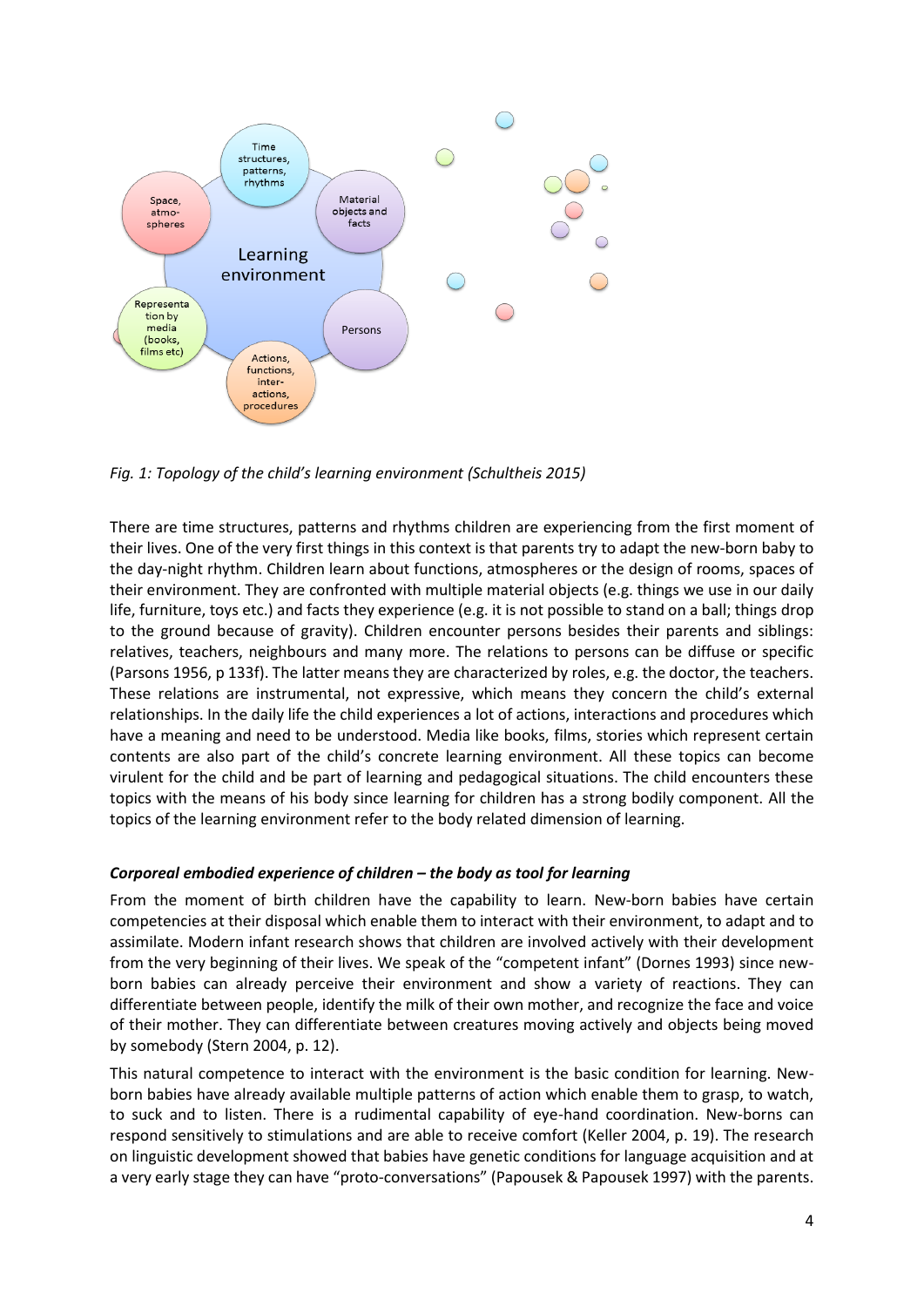These few examples show that children use their *body as tool for learning* from the very first beginning. Cognitive development is based on the body experience: on our capability of perceiving since we only can comprehend something that is available for our senses. We need to have visual experience of abstract and cognitive contents. Children's learning is based on the means of the body; it takes place in direct contact with the topics of their concrete living environment which they can perceive, touch, sense, explore.

The Dutch pedagogue Martinus Jan Langeveld (1968) expressed the character of the child's experience by saying: the child "feels the world". He said the rolling and the round motivates the child to roll, the high to make something high and to bowl down, the empty to fill something in, the filled to empty it, the open to poke in, crawl in, walk through, the crying animates to cry, the laughing to laugh. Children's interaction with the world has a strong bodily component which means that learning happens dominantly by the means of the body. The development of the cognitive competences is based on the exercise and exploration of the body-related actions, interactions and experience with the child's concrete environment.

If we consider the body as fundamental principle and as our tool for learning, we will be able to approach the subjective experience and get a more "holistic perspective" on learning. In the German philosophy, especially in phenomenology there is the differentiation between "Leib" and "Körper". "Leib" means the body-related experience which is individual and subjective and refers to what we feel and sense internally. The term "Körper" is the physical, organic body and expresses that we can refer to our bodies in an objective way, for example use it as a tool, an instrument.



*Fig. 2: Difference between the German terms for "body": "Leib" and "Körper" (Schultheis 2015)*

If we want to work with children in research, we need to consider the fact of embodied learning. We need to deal with the problem that it is way more difficult for children than for adults to speak about body experience, feelings, body perception, to express emotions, needs and subjective experience. Therefore, the desideratum is to develop child-oriented research methods which allow us to reach these dimensions of experience. In regard of the methodology we need to build up on traditional methods in research with children but also try innovative methods to give children the means for letting us know about their sensitivities, feelings, body related and cognitive experience.

# **A multi-modal methodological approach to explore the children's perspective**

John Hattie's analysis of 800 meta studies (Hattie 2013) showed how important it is that teachers perceive what the learners know and think. He pointed out that the children's perspective on learning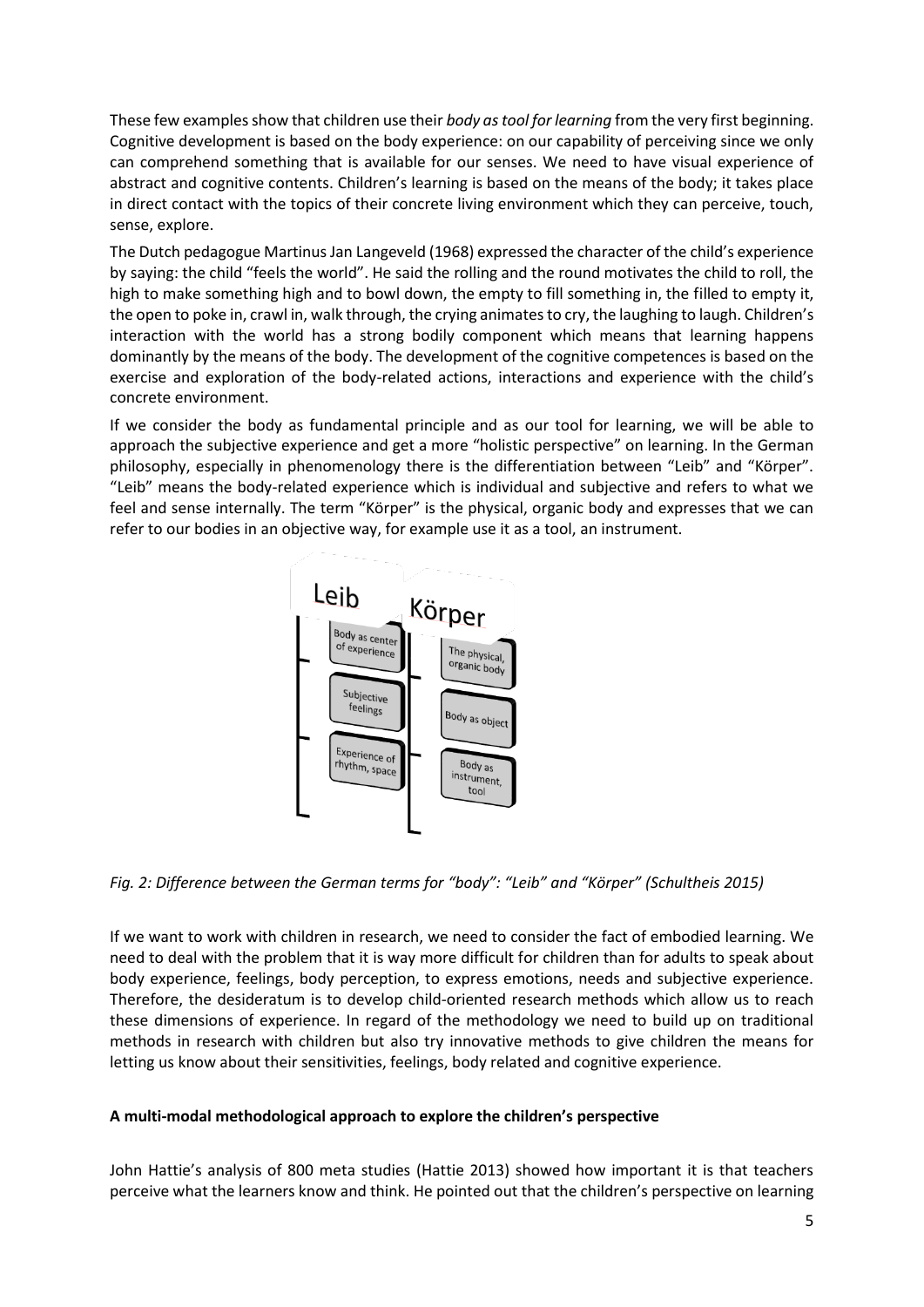and the classroom often are an unknown field for the teaching persons (Hattie 2013, p. 284). Teachers, Hattie said, should try to see and understand learning processes "with the eyes of the students".

Most of studies in educational science try to measure learning progress and improving of achievement and reflect effect sizes of instruction. Hattie himself raises the question if such an evidence-based proceeding will be sufficient to understand learning and teaching from the perspective of the learners. Core element of this kind of research is always the "idea of an effective intervention" (Hattie 2013, p.300). It easily can happen to lose sight of aspects like the contents of teaching, the personal relationships between teachers and student, the influence of situational or biographical conditions. These are all factors with an influence on learning in the classroom. Hattie stresses that in this context it will be more and more important to combine quantitative and qualitative methods in a qualitative synthesis (ibid.).

Researching the non-filtered experience, the inner perspective and sensitivities of the learners in the classroom and other educational situations requires sensitive methods which not only examine the frequency of occurrence or the correlation of single variables. It is necessary to reflect the *complexity of educational settings* (Schultheis & Hiebl 2016, Chapter II). Here, qualitative research methods offer a wide range of options due to their openness, adaptability and flexibility. However, to transfer qualitative methods which are proved and tested with adults to child research, major adaptions as well as innovative approaches are necessary to motivate and help children to express and articulate their subjective perspective. It is required to consider the developmental state of the children, and it is important is to plan carefully the situation of data collection when children are involved into research. Children need an inspiring and motivating atmosphere making them feeling well and comfortable. Artificial, sterile and uncreative laboratory conditions won't serve this purpose. Furthermore, it is necessary to reflect the *epistemological problem* that the data produced by children are finally interpreted by adult researchers.

Further methodological reflexion is necessary to focus on the corporeal embodied experience of children and refer to the complexity of educational situations. The main question is about how to motivate children to tell the researcher about their sensitivities and their body-based experiences. Even adults experience difficulties in talking about embodied perceptions and miss the vocabulary to express feelings and sensitivities. Verbalizing corporeal experience requires to raise it to a cognitive level. We need to be aware how far children are capable to do so and to adapt the research methodology to this exigency. Research with children needs a wider understanding of "communication". We also need to consider the children's movement, their body reaction, their facial expression and gestures. Hence, multimethodological and multi-perspective approaches in child research meanwhile are obvious and acknowledged premises to catch up with the multiplicity and variety of the children's experience.

Our innovative approach to child research introduced in this chapter uses the term of *"multi-modal"* methodology, especially to express that it is necessary to combine non-verbal and verbal data collection methods to reveal a deeper level of the child's experience.

Triangulation is well discussed in the research with children (e.g. Grunert & Krüger 2006, p. 60ff). A classic example of the socio-scientific childhood research is Martha Muchow's study from 1935 about the "Lebensraum" of children growing up in big cities (Muchow 2012). She combined observations, non-reactive methods as diaries, daily documents as drawings and pictures, and conversations with children. Nowadays, we also use video filming, photographs, and different forms of interviews, e.g. narrative interviews, guided interviews or photo interviews (Heinzel 2012, p. 30), Bamler et al., p. 22). However, the transfer of those concepts of methodological triangulation to child research has its limits if we want to excavate the inner perspective of children and make them articulate their experiences and corporeal sensitivities.

As we stated earlier children's learning is highly determined by corporeal experiences. We need to accommodate the complexity of educational settings as well as consider those aspects and topics in the children's environment which get involved in the interaction between educators and learners (see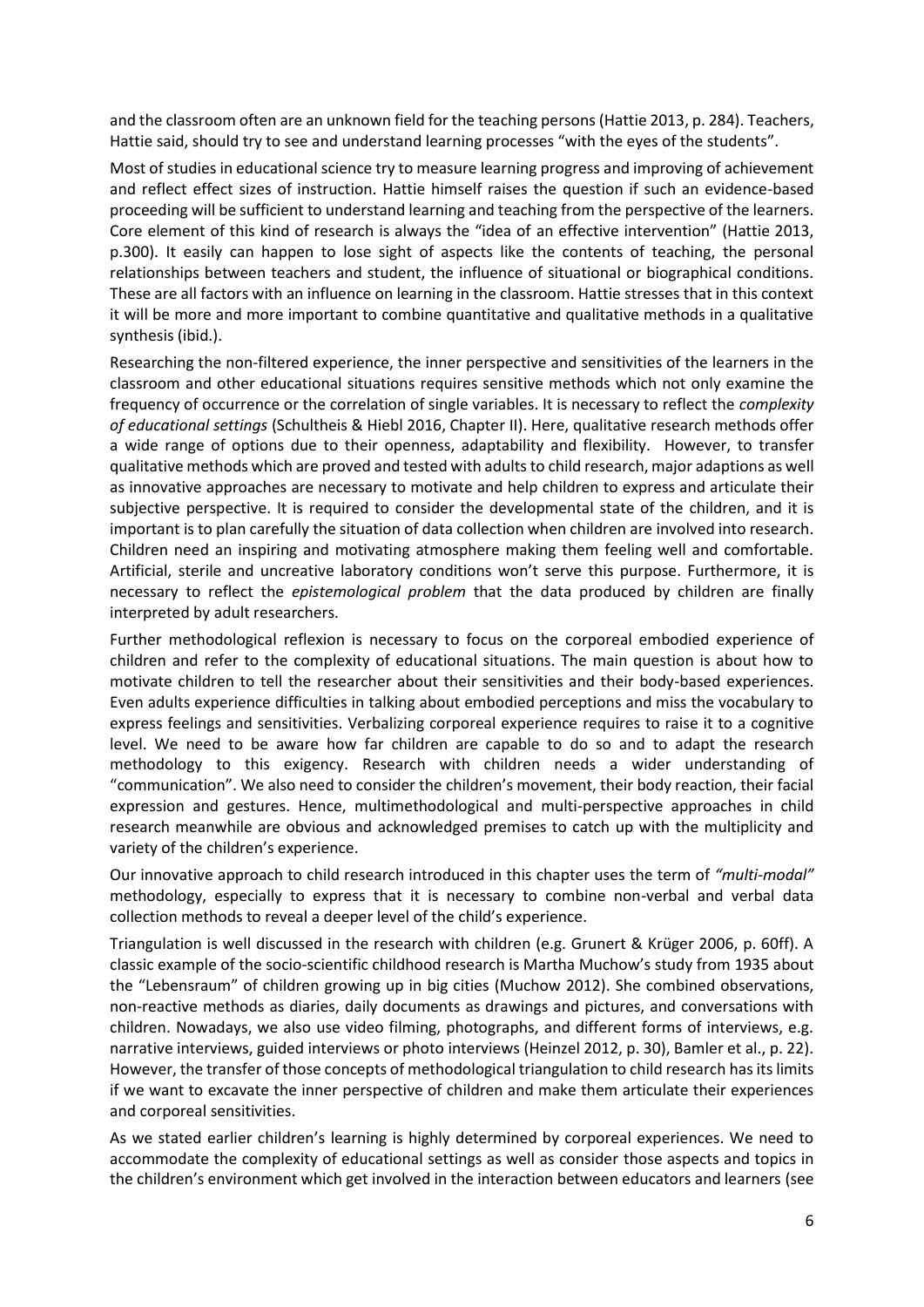Fig. 1). It is necessary to regard the topics the attention is focused on as the content of educational situations. But also, aspects of time (rhythms, rituals, habits, spare time etc.), of space (classroom, playgrounds, school garden etc.), of social relationships (friendship, involvement of parents etc.) or representations by media (films, videos, virtual games, internet, books etc.) can play a significant role and must be considered.

Researching the children's voice needs to analyse the data against the background of all these aspects. This way we can develop a deeper understanding of their expressions, demonstrations and comments. The task is to experiment with appropriate methods to motivate the children to manifest themselves. To reach a deeper level of the children's experience we need to combine multiple modes of data collection as a *"multi-modal" methodological approach*. We use non-verbal creative expressions as a first step. In a second step we let the children reconstruct their experience by using their verbal skills. Therefore, it is necessary to develop data collection methods which allow creative-esthetical expressions of children. For the subsequent conversations/interviews we need to develop sensitive and adaptive forms and designs to motivate the children to tell us about their creative products.

Speaking about individual experiences, sensitivities, feelings is far too abstract and difficult for children. That's why we need to offer means to the children that allow the transformation into communication by using concrete actions, images, situations etc. The intention is to get a more holistic and deeper perspective of the children's thinking, acting, feeling, needing and sensing.

Mostly used in this kind of research are *thematic drawings* as a non-verbal, symbolic kind of expression. The children's drawings are used to initiate a conversation about the topic (Heinzel 1997, p. 402; Kuhn 2003). The children can speak freely about their drawings or they are interviewed by using central questions in a more structured conversation. It is important to know that the children's statements can differ from what is seen on the drawings (Driessnack 2005).

Using *topic-oriented drawings* or *narrative maps* as used by Lutz, Behnken & Zinnecker (1997) can make sense especially when the research project intends to find out about the children's perception and interaction with concrete elements of their environment (see fig. 1). Beyond that, this method can be used to find out about the children's wishes, desires and ideal conceptions, possibly connected with referring needs. Thematic drawings are spontaneous because most children love to draw and paint and express themselves in creative acts (Reiss 1996; 200; Schoppe 1991; Schuster 2010). We need to keep in mind that the situation of data collections can influence the results and needs careful planning. In a classroom and school context assessment and achievement can play a role, leading to conform products because the children don't dare to design their creations spontaneously and free.

A variation is *creative building* in a group. This could be painting a big picture together or making a collage related to a certain topic. It is recommended to use videography or record the children's activities and conversations. Appel (1993) described this method for a project about gender differences in a primary school class. Boys and girls each were building "their" city and reflected gender differences with the help or their creations.

Another method, developed in the 1990s by Wang & Burris (1997) for social scientific research is called *"photovoice"* as participatory photography. Its original purpose was to collect data about opinions and perspectives of disadvantaged social groups to give them a voice in respect of social relevant topics. The participants express their perspectives by using photographs. Darbyshire (2005, p. 429) adapted this method for child research. Children take photos of their living environment and write a short comment about the reasons for their choices. Wilk & Bacher (1994) let children take three positive and three negative motives of their environment. However, the participatory aspect didn't play a role in this study.

Further developments of these methods which are also called *"picturevoice"* is *"Create a Comic Project" (CCP)*, a methodological approach developed and tested by John Baird since 2008. Here, children create own comics to express themselves visually and narratively (Baird 2010). Meanwhile there are apps for tablets that easily can be used by children as well. This, as well as other tools, can be adapted and modified for the research approach presented in this chapter.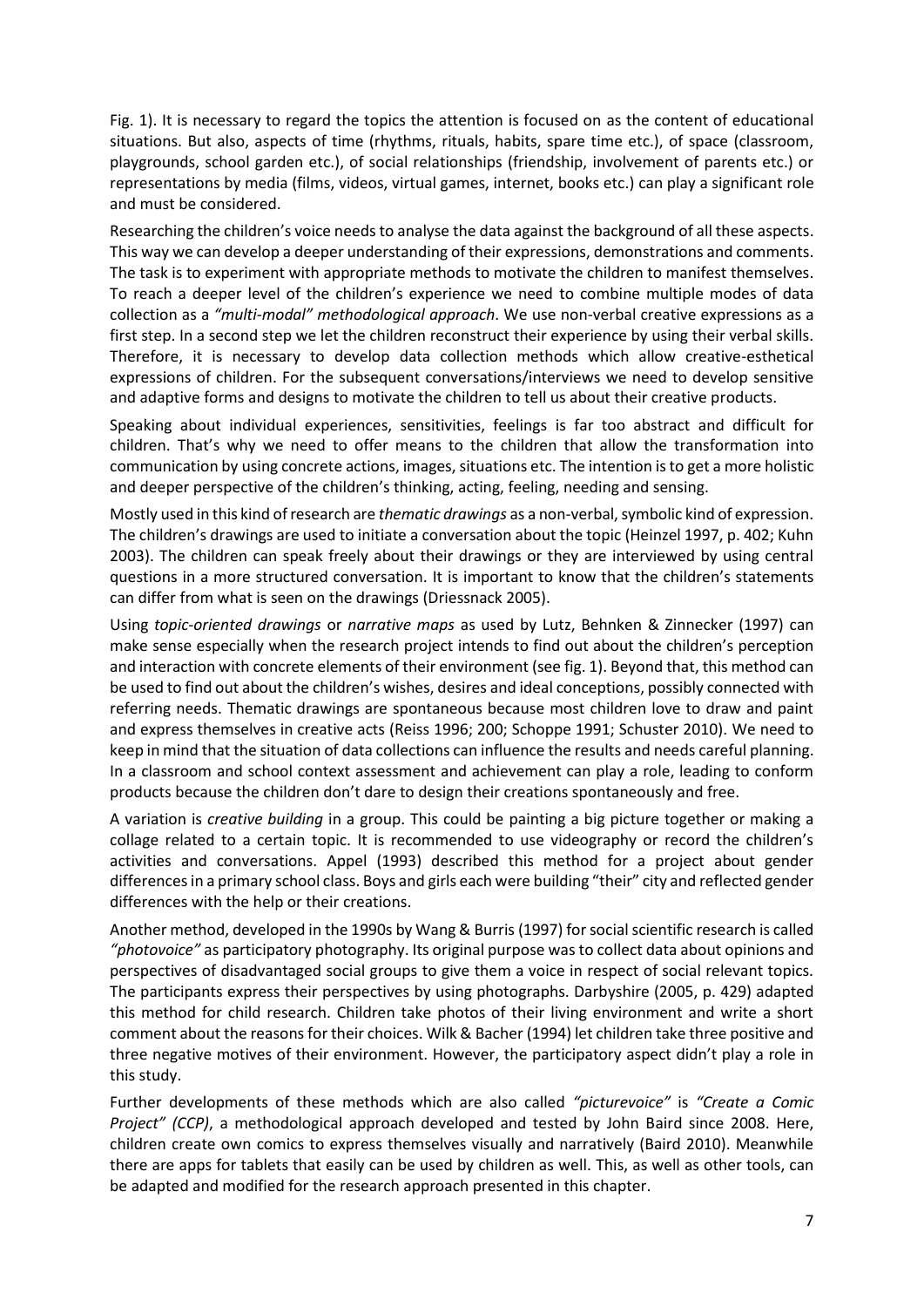Other innovative methods to gain data focus on *musical and rhythmical expression* with music instruments or dance to reach the deep dimension of corporeal experience. These methods can either sensitise children for other, related methods for data collection or can be used for data collection as part of the multimodal methodological concept. There are first results in using Orff instruments. In this project children expressed their moods related to school situations. By using tone pitches, sound patterns, tone colours and rhythms children can express feelings and personal sensitivities. This can also be done with spontaneous and free use of colours for painting which can serve as motivation for conversations and interviews (Pfrang & Viehweger 2014). Puppets, dolls, playmobile figures or the Japanese narrative theatre KamiShibai can make it easier for children to express their feelings and individual experience and allow a better transformation into the language.

There is also potential in the adaption of methods fostering the inner attention or mindfulness. In the 1960s the American psychotherapist and philosopher Eugene T. Gendlin developed the focusing method which is used for example in therapy, in social work or in creative work processes. Focusing is based on a philosophical, a clinical and psychological background.<sup>1</sup> Gendlin speaks of the "felt sense", an experience that we all know but don't have a name for it (Gendlin 1993, p. 21). He also talks of "intuition" or "hunch". Gendlin thinks it is the "body" knowing the situation and being able to feel it directly (p. 22). This means, "felt sense" is a corporeal, bodily experience, e.g. an oppressive feeling in the chest or belly area which can result from situations, persons, tasks or problems. The intention is to find words for this embodied feeling and expatiate it in a continuing process. The therapist supports and accompanies this process without guiding too much.

In the middle of the 1970s the Dutch Marta Stapert applied Focusing the first time to children (Stapert 2003). Focusing in this understanding wants to help children to strengthen their mindfulness and get into relation to their emotions. With steps of guiding and response the children receive structured support to make the embodied experience accessible and bring it to awareness (Résibois-Kemp 2011). To support children in the process of symbolizing their experience techniques as painting, modelling, writing, drumming or roleplay are used (Balk & Markones 2005). The focusing method has potential for reaching the children's perception of the corporeal dimension of learning. Therefore, the adaption of this method for the methodology of our child research approach is a desire.

Fuhs (2012, p. 98) speaks of "symbolic interviews" when the focus lies on the nonverbal presentation of the child's subjective perspective. He says that the products created by children serve as starting point for speaking about their lives. The children's personal world manifests in their products (e.g. stories, bricolage, roleplays) - in a symbolic form. Interviews usually focus on memories which can be difficult for children. Against this background Fuhs (2012, p. 92ff) points out that interviews that are connected to a present or just passed situation are more effective. Furthermore, he says that sequential interviews, e.g. daily protocols, make it easier for children to remember connected activities. He states that there are meanwhile several promising interview forms which are applicable for research with children. However, the discussion and systematic variation is still not sufficient in his opinion (Fuhs 2012, p. 98).

There are also experiences with *group interviews* in child research. A study using group discussions with boys could gain extensive results exploring the construction of boys' identity with this method (Schultheis, Strobel-Eisele & Fuhr 2006).

In qualitative research with children letting the children compose small texts on their own has a longer tradition. Fatke (1994) points out that self-authored texts enable the children to express emotions, thoughts, memories and momentous events with words. Writing texts motivate because they allow to communicate the inner experience and can create connections with addressees in a real or fictive manner. Variations are diaries or storybooks which focus on the biographical experience. Experiments with diaries in the context of primary school show that children first need to become familiar with the

**.** 

 $1$  Find more information on the website of the Focusing Institute in Chicago: http://www.focusing.org.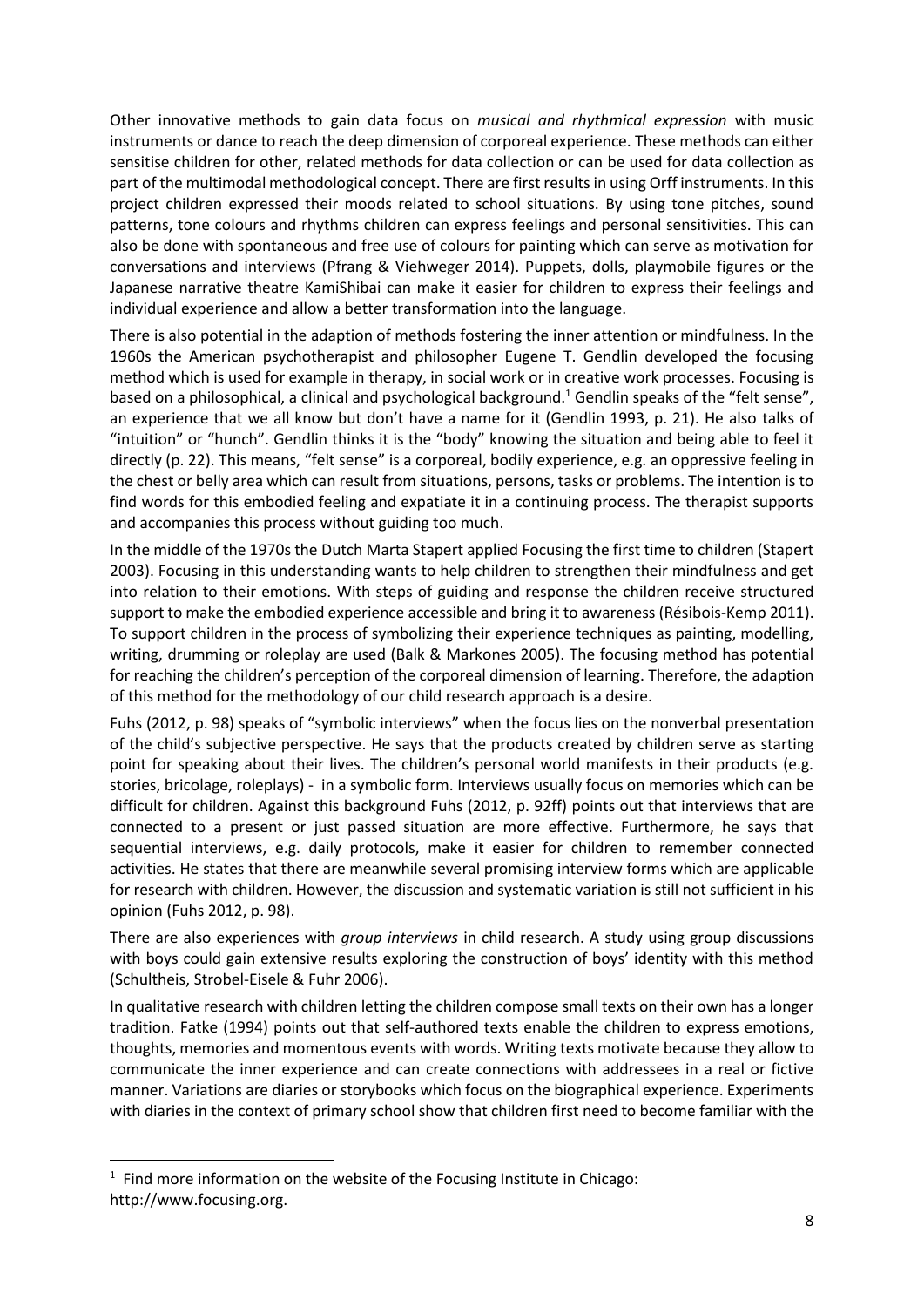method of diary writing. Otherwise, they would only number activities without referring to their inner perspective, their emotions and thoughts.

The multimodal combination of data collecting methods is promising. However, it is still a long way to develop a theoretically well-grounded, proved and solid methodology that allows us to get a deeper insight into the children's perspective on learning and teaching. Part of this should be the development of phenomenological categories that can structure and help analyse corporeal experience and, lead to a deeper understanding of the children's embodied experience in data evaluation.

## **Bibliography**

Appel, K. (1993): Mädchen und Jungen bauen ihre Stadt und lernen voneinander. In: Pfister, G. & Valtin, R. (eds.): MädchenStärken. Probleme der Koedukation in der Grundschule. Frankfurt am Main, S. 124-134.

Ariès, Ph. (1975): Geschichte der Kindheit. München.

Baird, J. (2010): Create a Comic: Inspiration. New York: Lulu.com.

Balk, M. & Markones, B. (2005): Kinder, Achtsamkeit, Focusing. In: Focusing-Journal Nr. 14. Internetquelle: [http://www.daf-focusing.de/wp-content/uploads/Balk-Markones-Kinder-](http://www.daf-focusing.de/wp-content/uploads/Balk-Markones-Kinder-Achtsamkeit-Focusing-2005.pdf)[Achtsamkeit-Focusing-2005.pdf](http://www.daf-focusing.de/wp-content/uploads/Balk-Markones-Kinder-Achtsamkeit-Focusing-2005.pdf) [Abruf am 28.02.2018].

Bamler, V., Werner, J & Wustmann, C. (2010): Lehrbuch Kindheitsforschung. Grundlagen, Zugänge und Methoden. Weinheim und München: Juventa.

Borgers, N., De Leeuw, E. & Hox, J. (2000): Children as Respondents in Survey Research: Cognitive Development and Response Quality. Bulletin de Methodologie Sociologique, 66, p. 60-75.

Breidenstein, G. & Kelle, H. (1998): Geschlechteralltag in der Schulklasse. Ethnographische Studien zur Gleichaltrigenkultur. Weinheim and München.

Darbyshire, Ph., Macdougall, C. & Schiller, W. (2005): Multiple methods in qualitative research with children: more insight or just more? In: Qualitative Research, Vol. 5(4), S. 417-436.

De Mause, L. (1980): Hört ihr die Kinder weinen. Eine psychogenetische Geschichte der Kindheit. Frankfurt am Main.

Dornes, M. (1993): Der kompetente Säugling. Die präverbale Entwicklung des Menschen. Frankfurt am Main.

Driessnack, M. (2005): 'Children's Drawings as Facilitators of Communication: A Meta-Analysis'. In: Journal of Pediatric Nursing. Vol. 20, Issue 6, S. 415-423.

Fatke, R. (1994) (ed.): Ausdrucksformen des Kinderlebens. Klinkhardt: Bad Heilbrunn.

Fuhs, B. (2012): Qualitative Interviews mit Kindern. Überlegungen zu einer schwierigen Methode. In: Heinzel, F. (ed.): Methoden der Kindheitsforschung. Ein Überblick über Forschungszugänge zur kindlichen Perspektive. Weinheim und München: Juventa, S. 80-103.

Gendlin, E.T. (1993): Three Assertions About the Body. In: The Folio, 12(1), S. 22-33. Internetquelle: [http://www.focusing.org/gendlin/docs/gol\\_2064.html](http://www.focusing.org/gendlin/docs/gol_2064.html) [Abruf am 28.02.2018].

Grunert, C. & Krüger, H.H. (2006): Kindheit und Kindheitsforschung in Deutschland. Forschungszugänge und Lebenslagen. Opladen: Barbara Budrich.

Hattie, J. (2013): Lernen sichtbar machen. Baltmannsweiler: Schneider Verlag Hohengehren.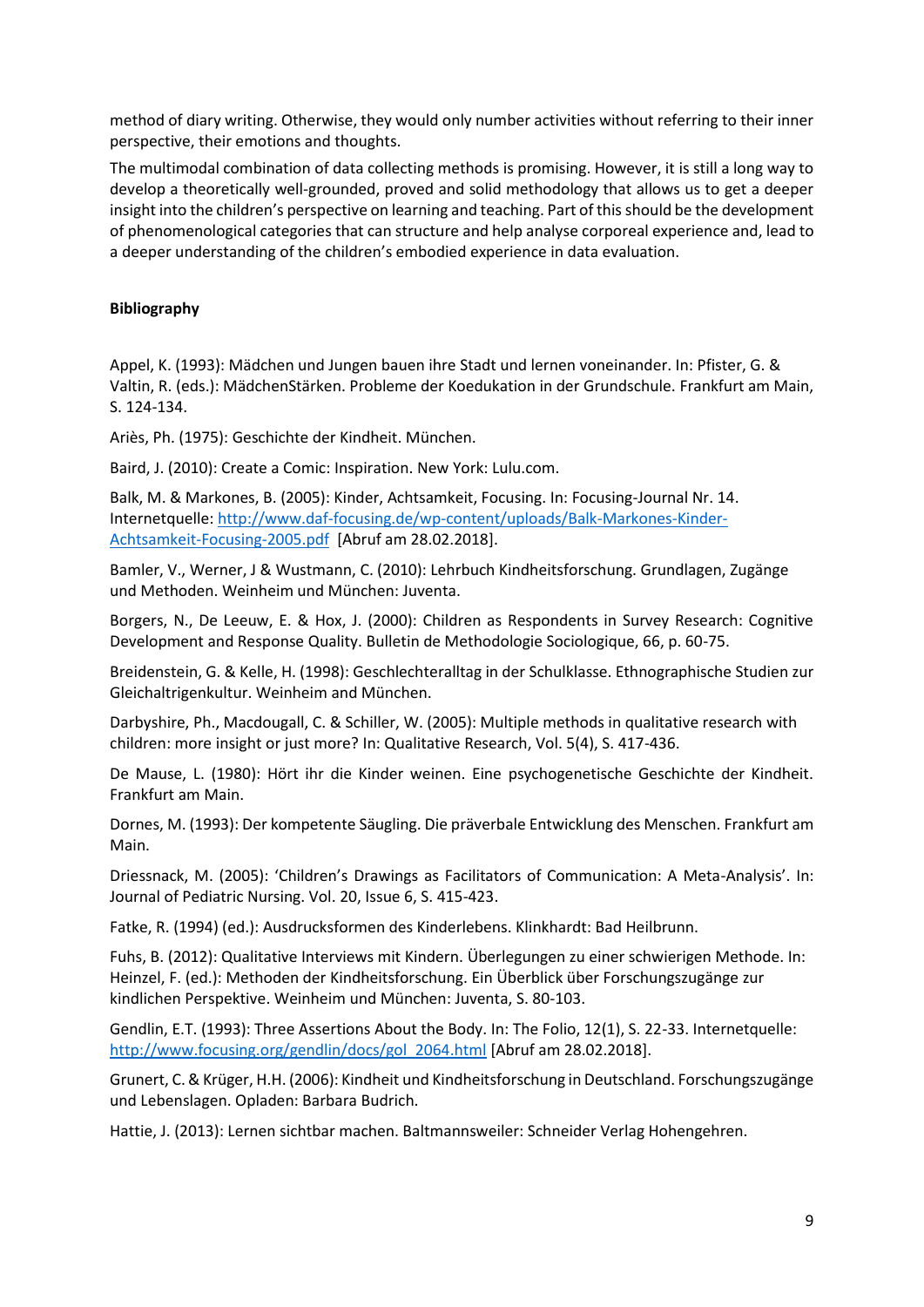Heinzel, F. (1997): Qualitative Interviews mit Kindern. In: Friebertshäuser, B. & Prengel, A. (eds.): Handbuch Qualitative Forschungsmethoden in der Erziehungswissenschaft. Weinheim und München: Juventa, S.396-413.

Heinzel, F. (2012): Qualitative Methoden in der Kindheitsforschung. Ein Überblick. In: dies. (ed.): Methoden der Kindheitsforschung. Ein Überblick über Forschungszugänge zur kindlichen Perspektive. 2. Auflage. Weinheim und Basel: Juventa, S. 22-35.

Hiebl, Petra, Pfrang, Agnes & Schultheis, Klaudia (2013): Aus der Perspektive der Kinder. Cornelsen Scriptor: Berlin.

Honig, M.-S. (2009): Ordnungen der Kindheit. Problemstellungen und Perspektiven der Kindheitsforschung. Weinheim.

James, A., & Prout, A. (1990) (Hg.): Constructing and Reconstructing Childhood. Contemporary Issues in the Sociological Study of Childhood. London.

Kehily, M. J. (2009): Understanding Childhood. An Introduction to some key themes and issues. In: Kehily, M. J. (ed.): An Introduction to Childhood Studies. Second edition. Open University Press: Berkshire, pp. 1-16.

Krappmann, L. & Oswald, H. (1995): Alltag der Schulkinder. Beobachtungen und Analysen von Interaktionen und Sozialbeziehungen. Weinheim and München.

Langeveld, M.J. (1968): Studien zur Anthropologie des Kindes. Tübingen.

Lippitz, W. & Meyer-Drawe, K. (1984) (eds.): Lernen und seine Horizonte. Frankfurt am Main.

Luhmann, N. & Schorr, K.-E. (1982): Das Technologiedefizit in der Erziehung. In: Luhmann, N. & Schorr. K.-E. (eds.): Zwischen Technologie und Selbstreferenz. Fragen an die Pädagogik. Frankfurt am Main, pp. 11-39.

Lutz, M., Behnken, I. & Zinnecker, J. (1997): Narrative Landkarten. Ein Verfahren zur Rekonstruktion aktueller und biographischer erinnerter Lebensräume. In: Friebertshäuser, B. & Prengel, A. (eds.): Handbuch Qualitative Forschungsmethoden in der Erziehungswissenschaft. Weinheim und München, S. 414-435.

Muchow, M. & Muchow, H.H. (2012): Der Lebensraum des Großstadtkindes. New edition by I. Behnken & M.-S. Honig. Beltz Juventa: Weinheim.

Papoušek, M. & Papoušek, H. (1997): Stimmliche Kommunikation im Säuglingsalter als Wegbereiter der Sprachentwicklung. In: Keller, H.(ed.), Handbuch der Kleinkindforschung. Bern, pp. 535-562.

Parsons, T. (1956): The Organisation of Personality as a System of Action. In: Parsons, T. & Bales, R. F.: Family, Socialisation and Interaction Process. London, p. 133-184.

Petillon, H. (1993): Das Sozialleben des Schulanfängers. Die Schule aus der Sicht des Kindes. Weinheim.

Pfrang, A. & Viehweger, A. (2015): Wie erleben Grundschulkinder in einer inklusiven Klasse die Lehrer- Schüler-Beziehung? Eine qualitative Studie zur Kindperspektive. In: Siedenbiedel, C., Theurer, C. & Ziemen, K. (eds.): Grundlagen inklusiver Bildung. Teil 1. Inklusive Unterrichtspraxis und Entwicklung. Immenhausen: Prolog Verlag.

Prange, K. (1989): Pädagogische Erfahrung. Vorträge und Aufsätze zur Anthropologie des Lernens. Deutscher Studien Verlag: Weinheim.

Prange, K. (2005): Die Zeigestruktur der Erziehung. Grundriss der Operativen Pädagogik. Paderborn.

Prange, K. (2011): Zeigen – Lernen –Erziehen. Edited by K. Kenklies. Jena.

Quvortrup, J., Bardy, M., Sgritta, G., Wintersberger, H. (eds.) (1994): Childhood Matters: Social Theory, Practice and Politics. Aldershot (UK).